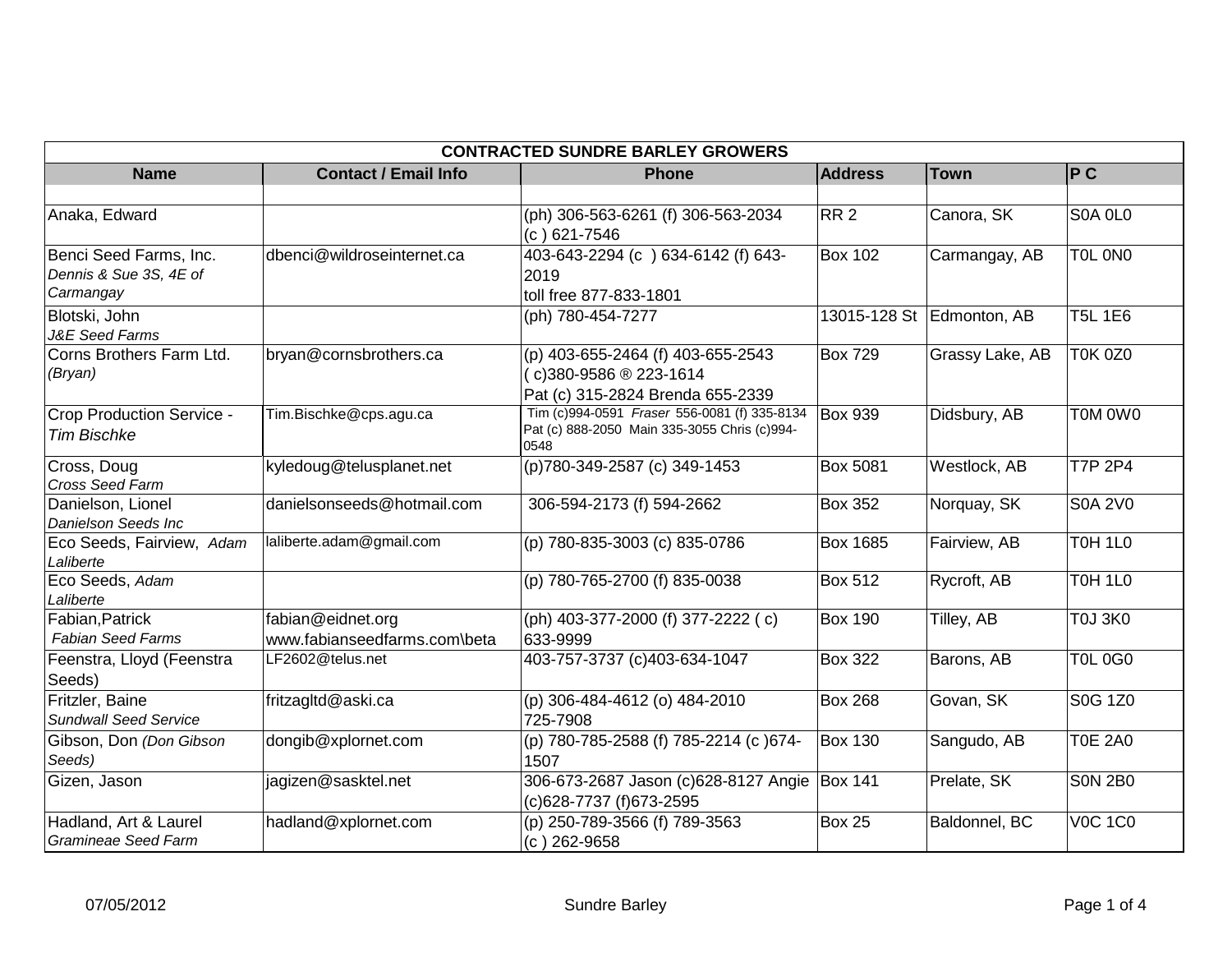| <b>CONTRACTED SUNDRE BARLEY GROWERS</b> |                                               |                                                        |                    |                             |                |  |
|-----------------------------------------|-----------------------------------------------|--------------------------------------------------------|--------------------|-----------------------------|----------------|--|
| <b>Name</b>                             | <b>Contact / Email Info</b>                   | <b>Phone</b>                                           | <b>Address</b>     | <b>Town</b>                 | P C            |  |
| Hadway, W. Tom                          | westway@airenet.com                           | (p) 403-335-4929 (f) 403-335-3405                      | <b>Box 544</b>     | Didsbury, AB                | T0M 0W0        |  |
| Westway Farms Ltd.                      |                                               | (c) 507-1130 or 994-4929                               |                    |                             |                |  |
| Hallet, Dale                            | ddhallett78@gmail.com                         | (p/f) 337-2469 899-4166                                | RR2, Site 5,       | Carstairs, AB               | T0M 0N0        |  |
|                                         |                                               | Richard cell (586-3769                                 | <b>Box 20</b>      |                             |                |  |
| <b>Harbin Seed Farms</b>                | harbin@telusplanet.net                        | (p) 780-745-2268 (f) 745-2218                          | <b>Box 26</b>      | Rivercourse, AB             | <b>T0B 3X0</b> |  |
| Cliff & Linda                           |                                               | $(c) 808 - 3300$                                       |                    |                             |                |  |
| Heaman, Doug                            | dheaman@rfnow.com                             | (ph)204-748-2666 (f) 748-2083                          | <b>Box 1060</b>    | Virden, MB                  | <b>R0M 2C0</b> |  |
| Clearview Acres Ltd.                    |                                               |                                                        |                    |                             |                |  |
| Hetland, Bill, Brett or Brad            | bill@hetlandseeds.com                         | (ph) 306-874-5694 or 306-874-2380 (f)                  | <b>Box 580</b>     | Naicam, SK                  | <b>S0K 2Z0</b> |  |
|                                         |                                               | 306-874-5608 (c) 874-7814                              |                    |                             |                |  |
| Holmstrom, Darrell &                    | combine7@synban.net                           | 780-385-3574 (c) 385-5330                              | <b>Box 539</b>     | Killam, AB                  | T0B 0L0        |  |
| <b>Barbara INACTIVE</b>                 |                                               |                                                        |                    |                             |                |  |
| Jones, Greg                             | gntjones@telus.net                            | (p/fax) 403-783-6495 (c) 403-704-6277                  | RR 1, Site 11,     | Ponoka, AB                  | <b>T4J 1R1</b> |  |
| <b>Magic Seed Farms</b>                 |                                               |                                                        | Box 8              |                             |                |  |
| Jonk, Nick                              | theo_jonk@hotmail.com                         | (ph/fax)780-349-5458 (c) 349-0483                      | <b>Box 5609</b>    | Westlock, AB                | <b>T7P 2P6</b> |  |
| Kemp, Rick                              | kempfarms@telus.net                           | (p) 227-4836 (f) 227-8491 (c) 318-1793                 | Site 22,           | Innisfail, AB               | T4G 1T6        |  |
| Kemp Farms Ltd.(Lee-son)                |                                               |                                                        | <b>Box 16, RR1</b> |                             |                |  |
| King, Harold                            |                                               | (ph) 403-443-7330 (f) 443-7992                         | RR <sub>2</sub>    | Three Hills, AB             | <b>T0M 2A0</b> |  |
| King's Seed Farm Ltd.                   |                                               | $(c)$ 443-0005                                         |                    |                             |                |  |
| Kitz, Larry                             | larry.kitz@lonespruce.com                     | (p) 780-592-2200 (f) 592-2335                          | <b>Box 487</b>     | Two Hills, AB               | <b>T0B 4K0</b> |  |
| Lone Spruce Seed Farms                  |                                               | (c) 208-7333                                           |                    |                             |                |  |
| Klassen, Ken                            | kenklass@live.ca                              | (p) 378-4408 (f) 378-4923 (call first)                 | <b>Box 72</b>      | Rosemary, AB                | <b>T0J 2W0</b> |  |
| Klassen Seeds Inc.                      |                                               | $(c)$ 633-1443                                         |                    |                             |                |  |
| <b>Kotowich Farms</b>                   |                                               | (ph/f) 780-645-2535 (c) 645-0591                       | Box 83             | St. Paul, AB                | <b>T0A 3A0</b> |  |
| Paul Kotowich                           |                                               |                                                        |                    |                             |                |  |
| Kuhn, Gene                              | Manning ph: 780-836-0091; f: 780-836-<br>2511 |                                                        |                    |                             | <b>T0H 1A0</b> |  |
|                                         | winter adddress                               | (ph)780-352-3193 (f) 352-3263 (c) 780-836-1094 Box 149 | RR <sub>2</sub>    | Deadwood, AB<br>Westaskawin | <b>T9A 1W9</b> |  |
|                                         | blatrace@sasktel.net                          |                                                        | <b>Box 364</b>     |                             | S0H 0S0        |  |
| Latrace, Bill & Lorna                   |                                               | (ph) 306-693-2626 (f) 756-5500                         | RR <sub>1</sub>    | Caronport, SK               |                |  |
| Lefsrud, Ed (President<br>CGSA)         | lefsrud@telusplanet.net                       | (p) 780-336-2500 (c) 336-6700                          |                    | Viking, AB                  | <b>T0B 4N0</b> |  |
| Lefsrud, Kevin                          | kjlefsrud@hotmail.com                         | 336-5700(cell)                                         |                    |                             |                |  |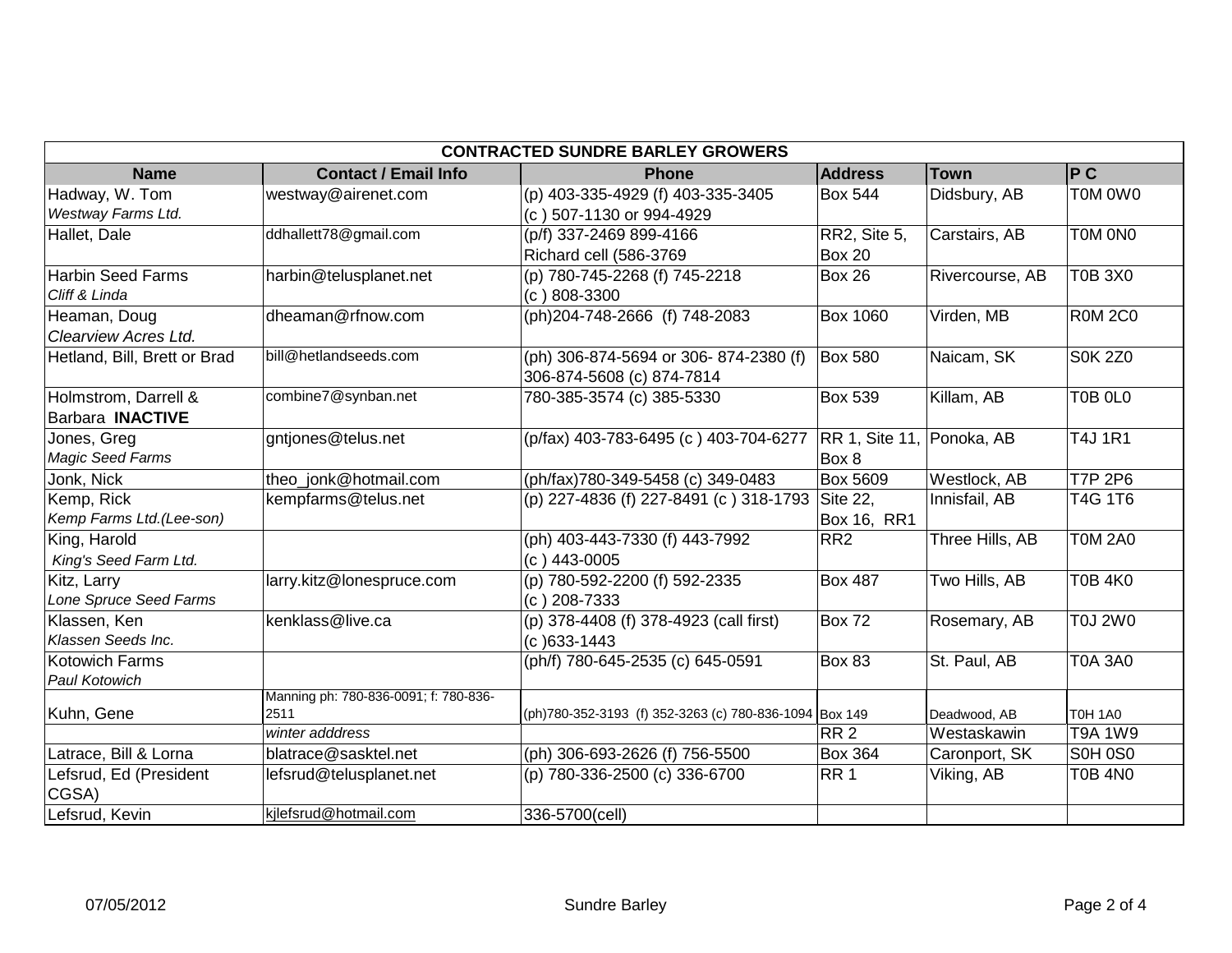| <b>CONTRACTED SUNDRE BARLEY GROWERS</b>                                                                   |                                                  |                                                                                                 |                 |                            |                |  |
|-----------------------------------------------------------------------------------------------------------|--------------------------------------------------|-------------------------------------------------------------------------------------------------|-----------------|----------------------------|----------------|--|
| <b>Name</b>                                                                                               | <b>Contact / Email Info</b>                      | <b>Phone</b>                                                                                    | <b>Address</b>  | <b>Town</b>                | P C            |  |
| Lyster, Norm<br>Lyster Farms Ltd.                                                                         | nlyster@lysterfarms.com                          | (o) 403-742-4456 (r) 742-6631<br>(toll free)1-866-742-4456 (f)742-8591 (c) Box 878              | 4901-42 St.     | Stettler                   | <b>T0C 2L0</b> |  |
|                                                                                                           |                                                  | 742-7855                                                                                        |                 |                            |                |  |
| <b>Mastin Seeds</b>                                                                                       | info@mastinseeds.com                             | (ph) 403-556-2609 (f) 507-2609                                                                  | RR <sub>1</sub> | Sundre, AB                 | <b>T0M 1X0</b> |  |
| Mueller, Richard<br><b>Rick's Pedigree Seed</b>                                                           | rpseeds@telusplanet.net                          | Richard (p) 780-674-2595 (f) 674-5959<br>(c) 674-0853 Rick 674-6713 (c) 305-<br>9517            | <b>RR#1</b>     | Barrhead, AB               | <b>T1N 1N2</b> |  |
| Phoenix Farms<br>Mans, John & Edwin                                                                       | john@phoenixfarms.ca or<br>edwin@phoenixfarms.ca | (p) 403-824-3585 (f) 824-3900                                                                   | <b>Box 327</b>  | Nobleford, AB              | <b>TOL 1S0</b> |  |
| Richard, Gerry White<br>Mountain Wapiti Ranch Inc<br>Jim Lillico 864-2349 (c)864-<br>0012 Dennis 864-1855 | sharon@gricharddrilling.com                      | (ph) 780-864-2339 and 864-2310 (f) 864 Box 66<br>3450 (r) 864-4352 (c) 831-8525 or 994-<br>2121 |                 | Spirit River, AB           | <b>T0H 3G0</b> |  |
| Schultz, Jason                                                                                            | jdsfarms@cciwireless.ca                          | (p/f) 780-372-2286 (c) 403-783-9986                                                             | RR <sub>1</sub> | Bashaw, AB                 | T0B 0H0        |  |
| Sendziak, Don, Krystyna,<br>Stephen<br>Sendziak Seeds                                                     | sendseed@telusplanet.net                         | (p) 780-434-1322<br>(c) 940-7566 (c) 940-0004 (f) 432-9363 NW                                   |                 | 1024-112A St. Edmonton, AB | T6J 6S1        |  |
| Sendziak, Larry                                                                                           |                                                  | 780-985-3282                                                                                    | RR <sub>3</sub> | Calmar, AB                 | <b>T0C 0V0</b> |  |
| Simco Seeds<br>Sim, Darwin                                                                                | simco1@telusplanet.net                           | (p) Derek 780-372-2111 (f) 780-372-<br>3096<br>Darwin 372-2101 403-783-0231                     | RR <sub>1</sub> | Ponoka, AB                 | <b>T4J 1R1</b> |  |
| Smith, James & Garry<br><b>Standalane Farms</b>                                                           |                                                  | (r) 746-3623 (c ) 350-6966 (o) 746-5878 RR 1<br>(f) $746-3599$ (mother's phone#)                |                 | Eckville, AB               | T0M 0X0        |  |
| Solverson, Dave & Ken<br><b>Wood Wind Ranch</b>                                                           |                                                  | Dave's cell 780-679-9625 (f) 780-672-<br>6898 Joe 780-352-9995<br>Other cell 780-608-8178 (Ken) | <b>Box 1473</b> | Camrose, AB                | <b>T4V 1X4</b> |  |
| Templeton, Doran<br><b>XTC Hereford Farms</b>                                                             | tempdg@shockware.com                             | Doran 345-4144 (f) 345-4391 (c) 308-<br>4765<br>mothers phone (40)3-345-4391                    | <b>Box 761</b>  | Lethbridge, AB             | T1J 3Z6        |  |
| Trawin Farms Ltd.<br>(John & Ross)                                                                        | trawin@sasktel.net                               | (p) 306-752-4060 752-5786<br>(f) 752-9070                                                       | <b>Box 267</b>  | Melfort, SK                | <b>S0E 1A0</b> |  |